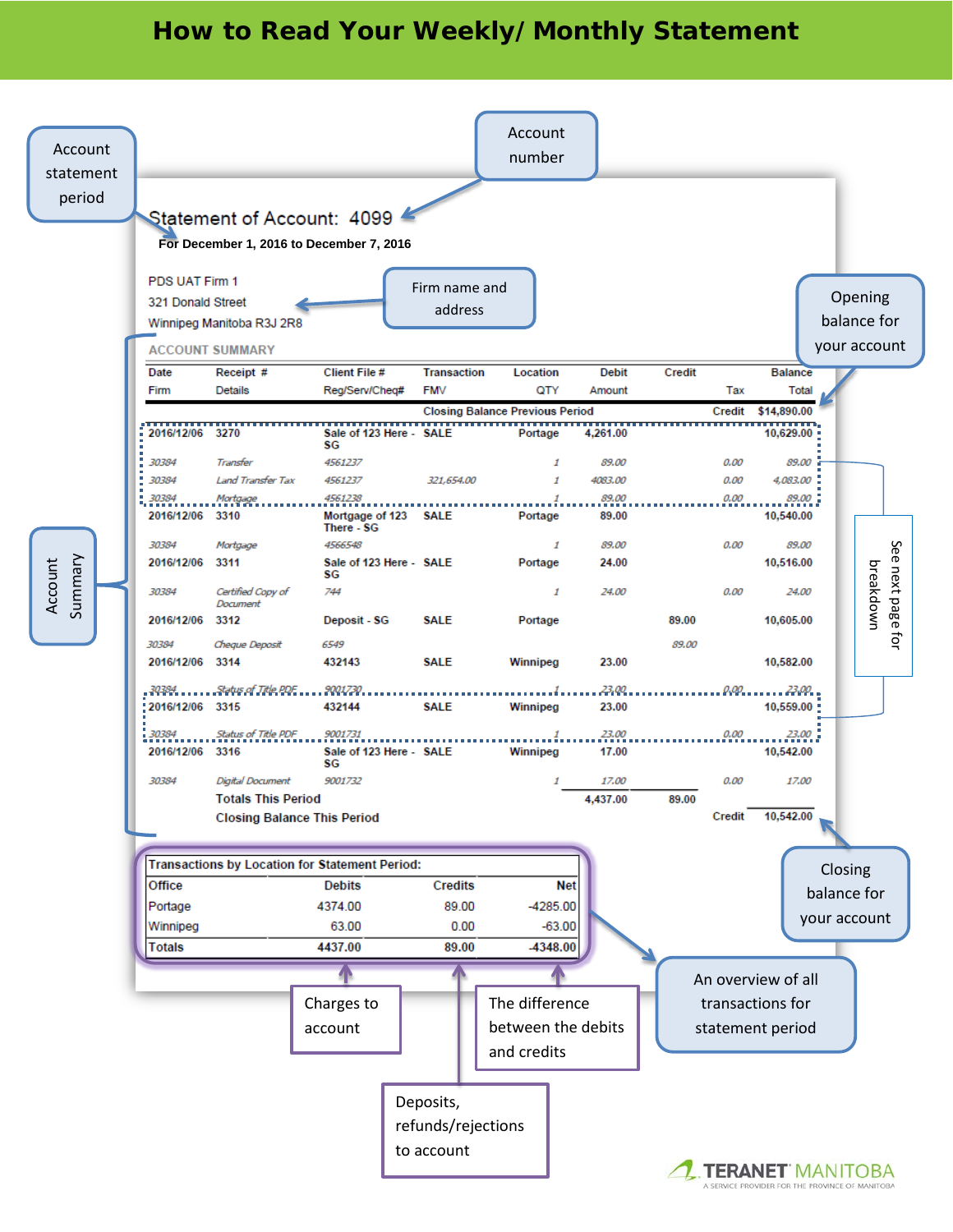| <b>ACCOUNT SUMMARY</b> |                             |                                        |                                  |                 |                        |                |      |                         |
|------------------------|-----------------------------|----------------------------------------|----------------------------------|-----------------|------------------------|----------------|------|-------------------------|
| Date<br>Firm           | Receipt #<br><b>Details</b> | <b>Client File #</b><br>Reg/Serv/Cheq# | <b>Transaction</b><br><b>FMV</b> | Location<br>QTY | <b>Debit</b><br>Amount | Credit         | Tax  | <b>Balance</b><br>Total |
| 2016/12/06             | 3270                        | Sale of 123 Here<br>SG                 | <b>SALE</b>                      | Portage         | 4,261.00               |                |      | 10,629.00               |
| 30384                  | Transfer                    | 4561237                                |                                  | 1               | 89.00                  |                | 0.00 | 89.00                   |
| 30384                  | <b>Land Transfer Tax</b>    | 4561237                                | 321,654.00                       | 1               | 4083.00                |                | 0.00 | 4,083.00                |
| 30384                  | Mortgage                    | 4561238                                |                                  | 1               | 89.00                  |                | 0.00 | 89.00                   |
| 2016/12/06             | 3315                        | 432144                                 | <b>SALE</b>                      | Winnipeg        | 23.00                  |                |      | 10,559.00               |
| 30384                  | Status of Title PDF         | 9001731                                |                                  | 1               | 23.00                  |                | 0.00 | 23.00                   |
| $\mathbf{1}$           | $\overline{2}$              | $\overline{\mathbf{3}}$                | $\overline{4}$                   | 5               | $6\phantom{1}6$        | $\overline{7}$ | 8    | 9                       |

Here is a more detailed view of the two transactions highlighted on the previous page:

|                         | Date            | The date the entire transaction was processed                                                                           |
|-------------------------|-----------------|-------------------------------------------------------------------------------------------------------------------------|
| $\mathbf{1}$            | Firm            | The firm number that the transaction was completed under                                                                |
|                         |                 |                                                                                                                         |
|                         | Receipt #       | The receipt number of the entire transaction                                                                            |
| $\overline{2}$          | Details         | A short summary of what was ordered/registered per line of the transaction                                              |
|                         |                 |                                                                                                                         |
|                         | Client file #   | The client file number (provided by the client) of the entire transaction. Use this field to track<br>your transaction. |
| 3                       | Reg/Serv/Cheq # | Assigned registration number of series, instrument number ordered, or cheque number                                     |
|                         |                 | submitted for deposit in the account per line of the transaction                                                        |
|                         |                 |                                                                                                                         |
|                         | Transaction     | Transaction type (sale, rejection, refund)                                                                              |
| 4                       | <b>FMV</b>      | Fair market value provided on applicable documents such as a transfer of land                                           |
|                         |                 |                                                                                                                         |
|                         | Location        | The land titles office where the transaction was processed (note that all online transactions                           |
| 5                       |                 | will show as Winnipeg)                                                                                                  |
|                         | QTY             | The quantity of each item processed per line of the transaction                                                         |
|                         |                 |                                                                                                                         |
|                         | Debit           | The amount debited from the account for the entire transaction                                                          |
| 6                       | Amount          | The amount debited from the account per line of the transaction                                                         |
|                         | Credit          | The amount credited to the account for the entire transaction                                                           |
| $\overline{\mathbf{z}}$ |                 |                                                                                                                         |
|                         |                 | The amount credited to the account per line of the transaction                                                          |
|                         | Tax             | Not applicable                                                                                                          |
| 8                       |                 |                                                                                                                         |
|                         | <b>Balance</b>  | The balance of the account after the entire transaction is processed                                                    |
| 9                       | Total           | The amount debited from the account per line of the transaction                                                         |